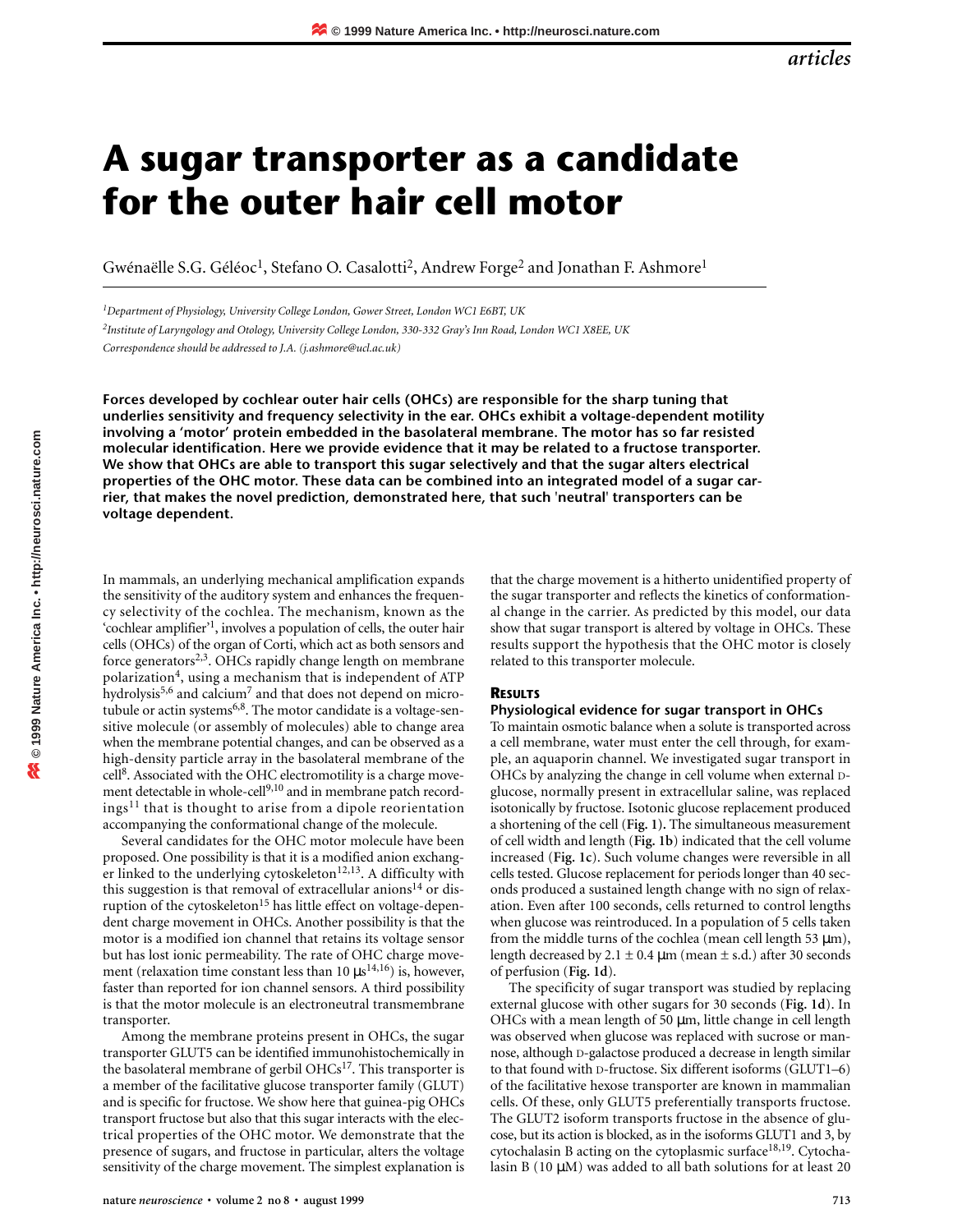# *articles*



minutes before sugar exposure, allowing enough time for the drug to permeate the OHC membrane. Under these conditions, there was no significant difference in cell length change produced either by galactose ( $n = 3$ ) or by fructose ( $n = 3$ ) compared with controls without the compound. Because only GLUT2 and GLUT5 have been reported to transport fructose $20$ , we conclude that GLUT2, if present on the basolateral membrane, cannot be responsible for fructose transport. GLUT5 or a closely related isoform, also insensitive to cytochalasin B, must therefore be responsible for fructose and possibly galactose<sup>21</sup> uptake.

# **Expression of a sugar transporter in OHCs**

To determine whether guinea-pig hair cells expressed GLUT5, we used *in-situ* hybridization on the organ of Corti. Antisense GLUT5 riboprobes labeled the three rows of guinea pig OHCs (**Fig. 2a**). Immunohistochemical evidence from gerbil<sup>17</sup>, mouse and human (A.F. unpublished observations) suggests that **Fig. 1.** Outer hair cell volume change induced by replacement of sugars. **(a)** Isotonic replacement of 28 mM glucose with fructose. Images were taken before  $(t_1 = 0 \text{ s})$ , during  $(t_2 = 20 \text{ s}, t_3 = 40 \text{ s})$  and after  $(t_4 = 70 \text{ s}, t_5 = 105 \text{ s})$  perfusion. The cell was attached to a pipet on its basal pole to avoid drift in position, and the perfusion pipet was positioned 40 µm away. Scale bar, 10 µm. **(b)** Cell length and width change during fructose application (bar). Measurements were made every five sampled images from the cell shown in **(a)**. The short delay observed before any change in cell length was due to the delivery time for replacing sugars outside the cell. **(c)** Volume change computed from **(b)** by assuming a cylindrical cell model. **(d)** Length change after 30-s isotonic replacement of glucose with fructose (cell free) and in whole-cell clamp configuration (fructose wcc; holding potential, –50 mV), galactose (cell free), sucrose (cell free) or mannose (cell free). Error bars show standard deviations.

GLUT5 can be detected along the length of the OHC basolateral membrane. GLUT5 antibodies raised against the *C*-terminal end of the protein labeled guinea-pig OHC, with a circumferential localization below the level of the cuticular plate at the apical portion of the cell (**Fig.**

**2b**). The labeling was variable, and other antibodies can detect a GLUT5 signal down the entire basolateral membrane (B. A. Schulte, personal communication). GLUT2 antibodies did not demonstrate any significant immunolabeling (data not shown), consistent with the functional studies described above.

## **Interactions between sugars and the OHC motor activity**

These length and volume changes (**Fig. 1**) occur on a time scale of seconds, whereas fast OHC electromotility occurs on a time scale of microseconds. Surprisingly, sugars affected fast electromotility by altering the voltage dependence of charge movement. In such electrophysiological experiments, the presence of a patch pipet in whole-cell recording mode did not affect cell shortening. Isotonic replacement of glucose with fructose produced a cell shortening of  $1.7 \pm 0.3 \,\mu \text{m}$  ( $n = 4$ ) in a patch-recorded cell (**Fig. 1d**), which was not significantly different from unpatched intact cells ( $t$ -test,  $p > 0.05$ ).

**Fig. 2.** GLUT5 expression in the organ of Corti. **(a)** Antisense GLUT5 riboprobes labeled the three rows of guinea pig OHCs in whole-mount preparations. **(b)** The three OHC rows were strongly immunoreactive for GLUT5. No signal was observed from the inner hair cells. The mounted preparation, from young adult guinea pigs, was chosen to show antibody binding at the level of the cuticular plate and extending down the basolateral membrane. Scale bars, 10 µm.

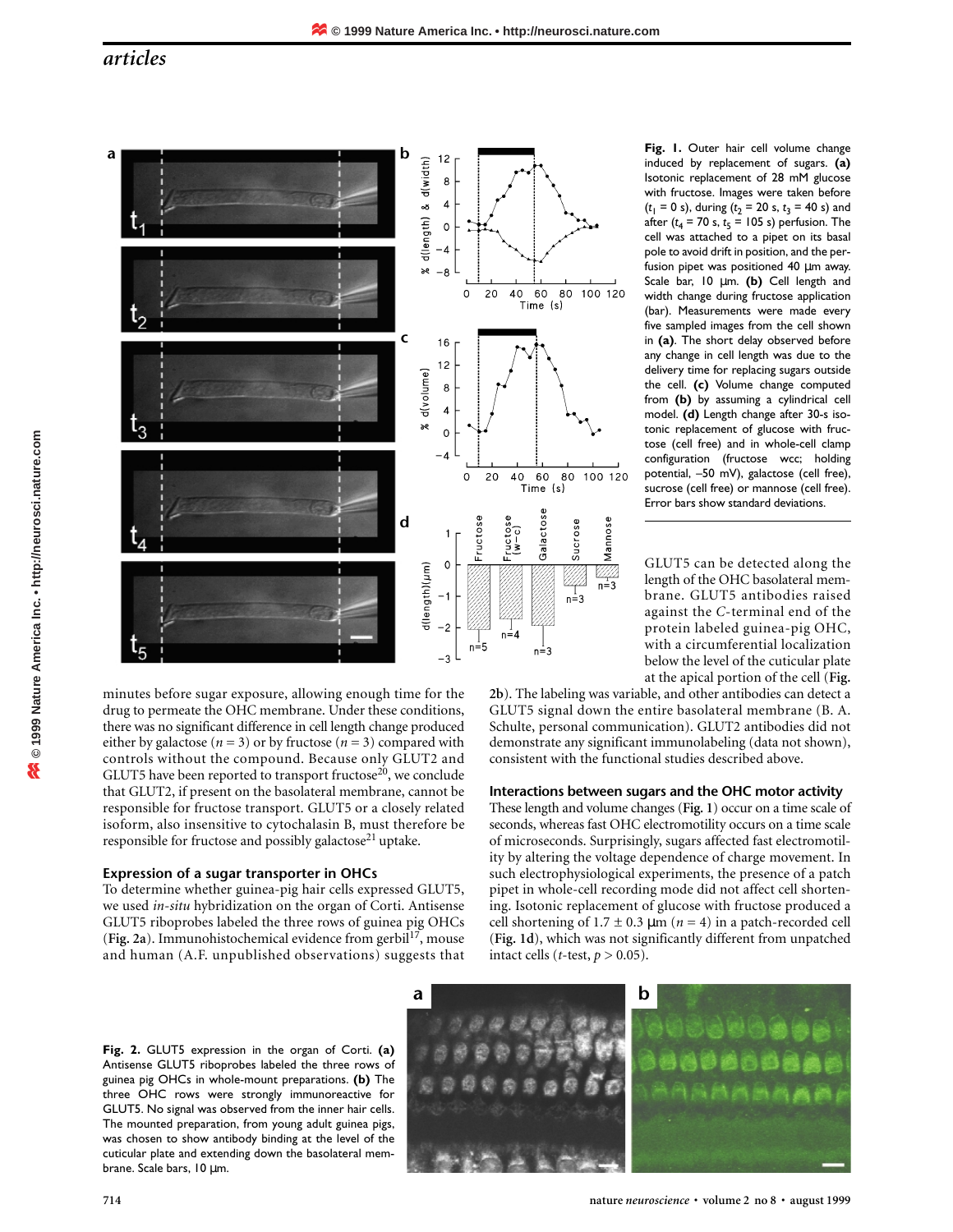**Fig. 3.** Sugar transport affects charge movement in OHCs. **(a)** *Q*–*V* curves in control conditions (28 mM extracellular glucose;  $\bullet$ ), 30 s after glucose–fructose replacement  $(\bigstar)$  and 30 s after return to control (O). Holding potential, –50 mV. Parameters for the *Q*–*V* curve (see Methods),  $\beta = 0.03$  mV<sup>-1</sup>,  $Q_{\text{max}}$  = 2.56 pC and  $V_0$  = –10.0 mV (in glucose), 1.3 mV (in fructose) –13.6 mV (after washout). (b) The shift in  $V_o$ induced by different sugars. Measurements were made using the same protocol as in **(a)** before and one minute after perfusion and two minutes after washout. Fructose was



applied to 10 OHCs held at –50 mV. Initial V<sub>0</sub> value, –42.6 ± 15.3 mV at –50 mV. Galactose, sucrose and mannose were also applied to OHCs held at –50 mV. Initial *V*<sup>0</sup> values, –42.2 ± 22.8 mV (*n* = 3) with galactose, –40.7 ± 11.7 mV (*n* = 6) with sucrose and –35.7 ± 30.9 mV (*n* = 3) with mannose. The effect of volume increase alone was tested in 3 cells bathed in a saline sucrose solution (325 mosmol per kg; 30 mM sucrose) and perfused for 2 minutes with a hypotonic solution (315 mosmol per kg; 20 mM sucrose). Initial value for  $V_0$ , -66.9 ± 12.0 mV (*n* = 3). Error bars show standard deviations.

The voltage dependence of OHC charge movement was fitted by a Boltzmann function<sup>9,11</sup>. In such  $Q-V$  curves,  $V_0$  parameterizes the midpoint of the curve and is the voltage at which the charge is equally distributed between inside and outside of the membrane<sup>10,11</sup>. At a holding potential of  $-50$  mV, isotonic replacement of glucose with fructose induced a reversible positive shift ( $\Delta V_0$ ) of the *Q*–*V* curve (Fig. 3). For fructose,  $\Delta V_0$  was +23.5  $\pm$  12.1 mV ( $n = 10$ ). In three additional cells, the shift in  $V_0$  was associated with a comparable shift in the voltage dependence of the length change (data not shown). However, isotonic replacement of glucose with sugars other than fructose did not significantly alter the *Q*–*V* curve. Sucrose ( $\Delta V_0 = -5.4 \pm 8.1$  mV, *n* = 6), galactose ( $\Delta V_0$  = 6.4 ± 6.0 mV, *n* = 3) and mannose ( $\Delta V_0$  $= -3.7 \pm 8.3$  mV,  $n = 3$ ) produced shifts in  $V_0$  not significantly different from 0 mV.

OHC charge movements can also be characterized by changes in membrane capacitance, as the presence of a tethered charge *Q* moving in the membrane gives rise to an apparent voltagedependent membrane capacitance,  $C_v = dQ/dV$ . The maximum of  $C_v$  occurs at  $V_0$ , and any change in  $V_0$  will produce an apparent change in the cell capacitance when measured at a fixed potential. In particular, at holding potentials more negative than *V*<sub>0</sub>, a positive shift  $\Delta V_0$  of the underlying *Q*–*V* curve will result in a reduction in measured cell capacitance. Such changes were used to follow the effects of sugar replacement.

At a fixed potential, whole-cell capacitance changed follow-

**Fig. 4.** Time course of extracellular fructose action. Fructose induced a reversible change of cell length (top) and cell capacitance (bottom) with near complete recovery after 60 s. The maximum change in cell length was 2.4 µm. Maximum capacitance decrease, 3.0 pF. Half times for cell length and capacitance decreases



were  $\tau_{1/2}$  = 8.0 s and 3.7 s, respectively. Capacitance recovered with  $\tau_{1/2}$  = 11.3 s and length recovered with  $\tau_{1/2}$  = 26.1 s.

stant was not a consequence of the non-linearity of the capacitance voltage curves. When cells were held at potentials between –80 and –40 mV, negative to  $V_0$ , they exhibited similar kinetics, with time constants ranging between 2 and 4 seconds. Two types of experiment were done to exclude the contribution of membrane stress to  $\Delta V_0$ , as it is known that stretching the OHC membrane can result in a measurable capacitance decrease<sup>22,23</sup>. First, replacement of external sucrose by hypoosmotic solution (20 mM sucrose replacing 30 mM sucrose) produced a length change of approximately 2 µm. The computed change in cell volume (11%) was close to that found for fructose replacement, but the associated shift  $\Delta V_0$  = +4.6 ± 0.8 mV (*n* =

3) was much less than that produced by fructose. Removal of all external sucrose (making the bathing solution hypo-osmotic by 30 mosmol per kg) produced a mean shift Δ*V*<sub>0</sub> of +12.5 mV. In this case, the cell shortened by 6 µm after 60 seconds of perfusion. This indicates that large membrane strains are required for comparable  $\Delta V_0$  values. We estimate that at most 20% of the electrical effects found for isotonic glucose–fructose replacement can be accounted for by membrane tension. The same conclusion can be reached from experiments where much larger hypoosmotic shocks are delivered to the cell<sup>22</sup>. Secondly, to minimize the effects of membrane stretch, we measured cell capacitance in excised membrane patches. Using inside-out patches from the lateral OHC membrane, a capacitance decrease of 8 fF, or approximately 8% of the total nonlinear capacitance was observed when 5 mM fructose solution was applied (**Fig. 5c**). A mean shift ∆*V*<sup>0</sup> of  $+12.5 \pm 9.3$  mV ( $n = 3$ ) was measured in these conditions.

ing isotonic replacement of glucose with fructose (**Fig. 4**). The capacitance reduction was consistent with a positive shift of  $V_0$ . The change occurred with a time constant ( $\tau_{1/2}$ ) of 3.7 seconds, limited by the slow rate of sugar perfusion around the cell. Measured simultaneously, however, the cell length decreased more slowly with  $\tau_{1/2}$  of 8.0 seconds. This suggests that cell capacitance and volume changes were significantly decoupled from each other and that mechanical stresses in the cell membrane cannot account for the change in the *Q*–*V* curve. The faster time con-

We investigated the possibility that the influx of water following sugar entry reduced intracellular ionic strength. By altering the surface charge on the inside of the basolateral membrane, this could have modified the measured nonlinear charge movement and consequently the apparent cell capacitance. Capacitance was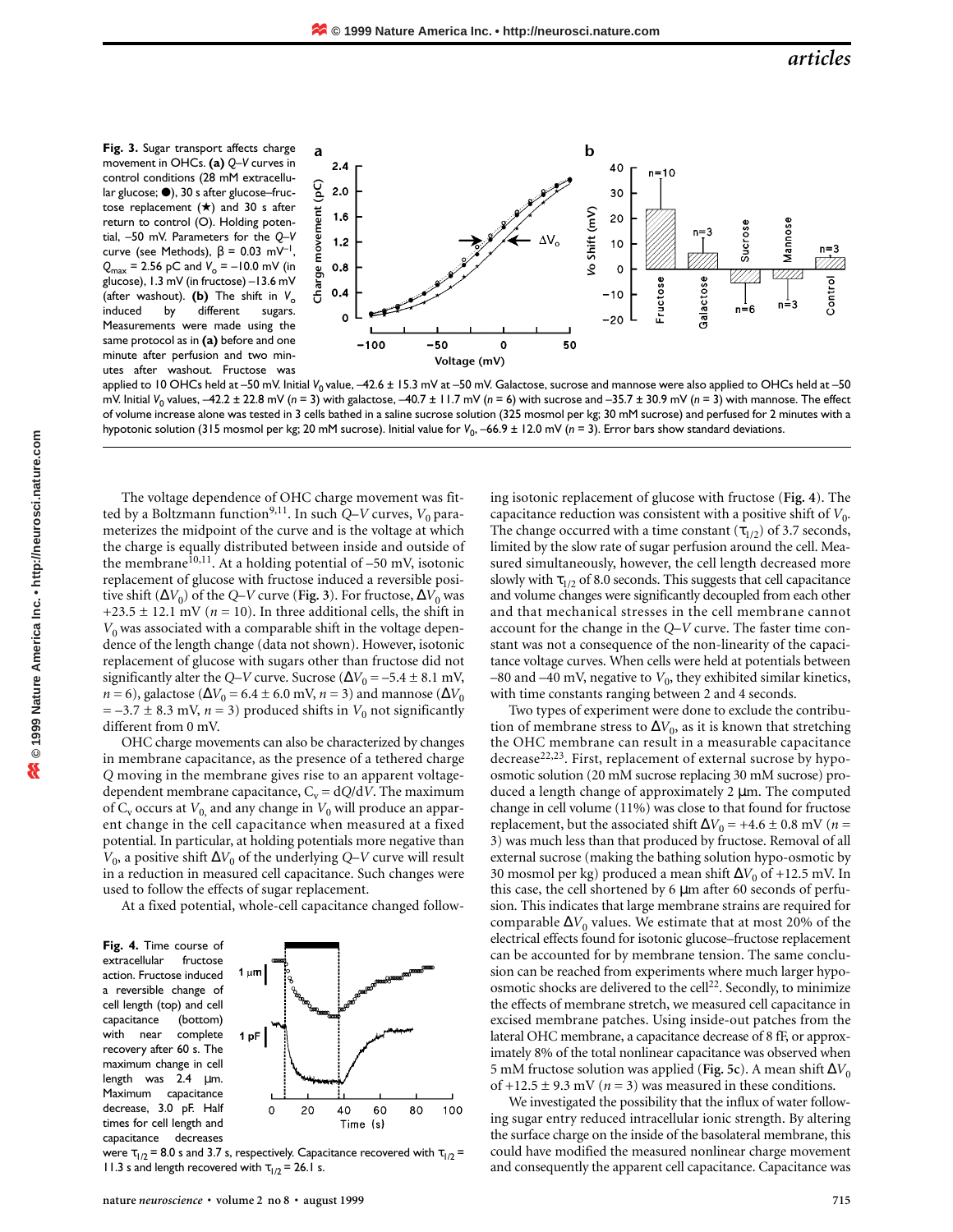

recorded from the lateral wall in cell-attached configuration. No significant capacitance change ( $\Delta V_0$  = +1.6 mV, *n* = 3) was observed, after 30 seconds, when 5 mM glucose was replaced by 5 mM fructose around the rest of the cell (**Fig. 5a**). This result excludes a change in surface charge as responsible for  $\Delta V_0$ . It also suggests that intracellular fructose has little effect at this lower concentration. However, it should be noted that a larger shift  $\Delta V_0$ of  $+9.2 \pm 4.9$  mV ( $n = 3$ ) was observed after 50 seconds of isotonic replacement of 28 mM glucose with fructose (**Fig. 5b**).

## **Site of action of sugars**

To identify where sugars acted, isotonic fructose was applied from a small-diameter pipet at different restricted sites along the OHC membrane (**Fig. 6a**). The sugar produced a capacitance decrease when applied at apical, middle and basal locations along the cell, indicating that its target lies along the entire basolateral membrane. To ascertain whether this was due to local mechanical stretch of the membrane, control solutions with glucose were also applied to the cell (**Fig. 6b**). No changes in capacitance were then observed.

## **DISCUSSION**

**© 1999 Nature America Inc. • http://neurosci.nature.com**

20 01999 Nature America Inc. • http://neurosci.nature.com

The OHC motor has so far been characterized best by its electrical properties. From measurements of charge movement, it is known that about 7500 single charges move across each square micron of membrane during mechanical activity of the  $OHCs<sup>24</sup>$ , and this number is approximately the same as particle density in the lateral OHC plasma membrane25. The hypothesis that the motor protein is a sugar transporter is supported by the following morphological, physiological and electrophysiological data.

First, a fructose transporter GLUT5 is expressed in guineapig OHCs. It is present in the basolateral membrane of gerbil, mouse and guinea pig OHCs. In gerbil OHCs, the system where data are most complete, GLUT5 appears as early as post**Fig. 5.** Effect of fructose on capacitance in basolateral membrane patches. **(a)** Extracellular replacement of 5 mM sucrose with 5 mM fructose in a cell-attached patch before excision. Membrane patch held at 0 mV. Fructose had no significant effect on membrane capacitance. V<sub>0</sub> =  $-27$  mV for both control ( $\bullet$ ) and perfused (O) conditions after 30 s perfusion. **(b)** Extracellular replacement of 28 mM glucose with 28 mM fructose induced a small depolarizing shift of the curve with  $V_0 = -15.8$ mV in glucose (●) and V<sub>0</sub> = −2.8 mV after 50 s fructose perfusion (O). Membrane patch held at –10 mV. **(c)** Effect of 5 mM fructose, replacing 5 mM sucrose on the intracellular surface of an excised inside-out patch held at 0 mV. **(d)** Voltage-dependent patch capacitance in an excised patch, 5 mM fructose replacing 5 mM sucrose on the intracellular surface. Fructose produced a shift of the *C*–V curve with  $V_0$  at -14.3 mV (control, ●) to +8.4 mV after 30 s perfusion (O). Excised insideout patch held at 0 mV. Parameters for *C–V* curves (see Methods), in **(a)***,*  $V_0$  = –27.0 mV, β = 0.030 mV<sup>-1</sup>,  $Q_{max}$  = 9.3 fC; in **(b)** before perfusion, *V*0 = –15.8 mV, β = 0.036 mV–1, *Q*max = 4.7 fC; in **(b)** during perfusion, V<sub>0</sub> = −2.8 mV, β = 0.030 mV<sup>−1</sup>, Q<sub>max</sub> = 4.7 fC; in **(d)** before perfusion, *V*0 = –14.3 mV, β = 0.025 mV–1, *Q*max = 12.3 fC and in **(d)** during perfusion,  $V_0$  = +8.4 mV,  $\beta$  = 0.022 mV<sup>-1</sup>,  $Q_{\text{max}}$  = 13 fC. (a,c,d) data collected from the same cell.

natal day 10 (ref. 17). This expression correlates well with the appearance of basolateral membrane particles<sup>26</sup>. In gerbil, auditory function is established by day 12.

Second, the size of motor particle in  $OHCs<sup>8</sup>$  is compatible with the reported membrane structure of the fructose transporter GLUT5. Members of the facilitative hexose transporters are integral membrane proteins containing 12 transmembrane α-helices, with molecular weights of 50–55 kDa depending on the isoform<sup>27</sup>. They are found in membranes in both dimeric and tetrameric forms<sup>28,29</sup>. Using 1.40 nm<sup>2</sup> (ref. 30) as the area per helix, the (lower) estimate for the diameter the OHC motor particle (8 nm; ref. 8) would correspond to 4 glucose transporters with a combined molecular weight of 220 kDa. A tetrameric structure has already been proposed as an attractive model for the motor, as it allows rapid reorganization of the subunits to generate an area change31. Two major bands obtained by western blotting of extracted membrane proteins from OHCs lie at 55 kDa and 220–240 kDa (ref. 32), and only subcomponents of these bands have been identified with tubulin and spectrin, respectively.



Fig. 6. Localization of the capacitance change produced by fructose. Apical (1), middle (2) and basal (3) sites of application. **(a)** Application of isotonic fructose solution from the puff pipet produced a decrease of membrane capacitance at all three positions. **(b)** No change occurred when control glucose solution was applied. A representative cell is shown patched at its basal pole and the positions of solution application are illustrated. Cell holding potential, –50 mV. Scale bar, 5 µm.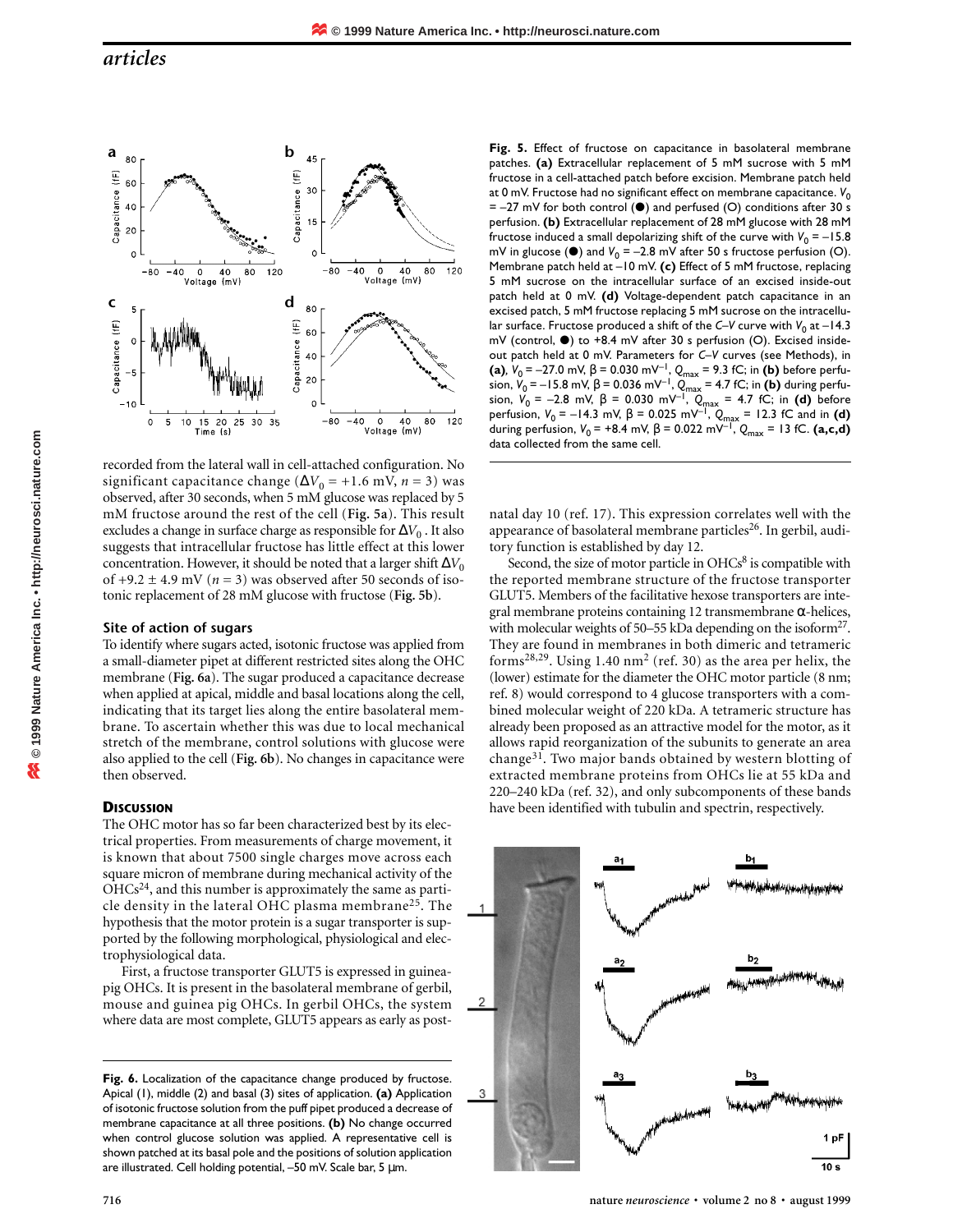# *articles*



**Fig. 7.** A kinetic scheme for the outer hair cell motor. **(a)** Schematic model of a sugar (red circle) binding to the two-state, variable-area transporter. The charge on the transporter (blue circle) and conformation change are linked. **(b)** The kinetic scheme is a four-state model for a carrier that transfers sugar (S) from outside to inside of the cell. A single positive charge on the outside is associated with states M<sub>o</sub> and S.M<sub>o</sub> and on the inside with states M<sub>i</sub> and S.M<sub>i</sub>. The states M<sub>o</sub> and M<sub>i</sub> represent the transporter in its unloaded configuration. To ensure that the charge movement has relaxation times on the order of  $10^{-4}$  s, the transition rates for the bound or unbound states between the inside and outside states were chosen to be of order  $10^5$  s<sup>-1</sup>. To obtain physiological sugar transport rates, rate constants for the binding steps are three orders of magnitude less than the translocation steps. **(c)** Charge translocation curves predicted with and without external sugar  $[S]_o = 30$  mM. Parameters,  $k_{10s} = k_{2is}$ 100 s<sup>-1</sup> mM<sup>-1</sup>; *k*<sub>2os</sub> = *k*<sub>1isI</sub> = 100 s<sup>-1</sup>; *k*<sub>u-</sub> = 1 × 10<sup>4</sup> exp (-β*V*) s<sup>-1</sup>; *k*<sub>u+</sub> = 1.4 × 10<sup>5</sup> exp (+β*V*) s<sup>-1</sup>; *k*<sub>b-</sub> = 3 *k*<sub>u-</sub> and *k*<sub>b+</sub> = 0.5 *k*<sub>u+</sub>, β = 0.015 mV<sup>-1</sup>. The parameters were chosen to set *V*<sup>0</sup> = –22 mV (–67 mV) in the fully bound (unbound) state of the transporter. The voltage sensitivity β is compatible with published Q–V curves<sup>9–11</sup>. **(d)** Cell shortening induced by reducing tonicity of bathing sucrose solution by 10 mosmol per l for 10 s at –70 mV (Δ), 0 mV (●) and +67 mV (□). (e) Cell shortening produced by 10 s fructose replacement at –50 mV (Δ), 0 mV (●) and +20 mV (○). Potential commands were applied in a pseudorandom order. The vertical bar in **(d)** and **(e)** is the measured cell strain. **(f)** Collected data for voltage sensitivity of sugar transport. The initial rate of OHC shortening to 10 s exposure to isotonic fructose at different holding potentials. Data has been selected from 5 cells held stably for up to 400 s and normalized to values at –40 mV. The dashed curve predicted for fructose is plotted using the kinetic model parameters in **(c)**. The dashed horizontal line represents the voltage independence of cell shortening induced by hyposmotic solution. Whole-cell recording conditions.

Third, the OHC swelling rate (**Fig. 1**) can be used to estimate the number of transporters in outer hair cells. An OHC 50 µm long has a volume of 3.9 pl and thus, a 15% volume increase in 10 seconds after 30-mM fructose exposure requires a net influx  $7 \times 10^9$  sugars per cell per second. If we use an estimated turnover rate of 350 per second per GLUT5 monomer, consistent with the transport rates for GLUT isoforms in other tissues $33$ , each cell must have contained  $2 \times 10^7$  transporters (or  $5 \times 10^6$  tetrameric units). Despite the approximate nature of the calculation, this latter number is a lower bound. It is in reasonable agreement with the estimates for the motor particle density $8,11$ .

Our proposal for the motor depends on combining data from both transport and protein conformation studies. A simple model that brings the observations together is an extension of a four-state model used to describe carrier transport<sup>34</sup> (Fig. 7). The additional assumptions are, first, that the transporter has two different area configurations depending on whether its binding site is exposed on the inside or on the outside, second, that equilibrium of the transporter is voltage sensitive and, third, that the equilibrium configuration of the transporter depends on its binding to the sugar. Charged sidegroups of the transporter would be expected to confer voltage sensitivity on the transporter and make the transition rates and equilibrium configurations of the transport dependent on membrane potential. Such mobile charges present in the molecule are those that are detected electrophysiologically as a charge movement, and hence the *Q*–*V* curve also becomes a measure of the equilibrium configuration of the transporter.

In this model,  $V_0$  of the *Q–V* curve reflects whether the transporter has a sugar molecule bound to it. With the assumptions made about the rate constants in Fig. 7, the high affinity of the transporter for fructose ensures that the transporter is approximately equidistributed between inside and outside states in the presence of fructose, and hence the  $V_0$  has a relative positive value. The low affinity for a sugar such as mannose leaves the transporter in the unbound state, and  $V_0$  consequently moves in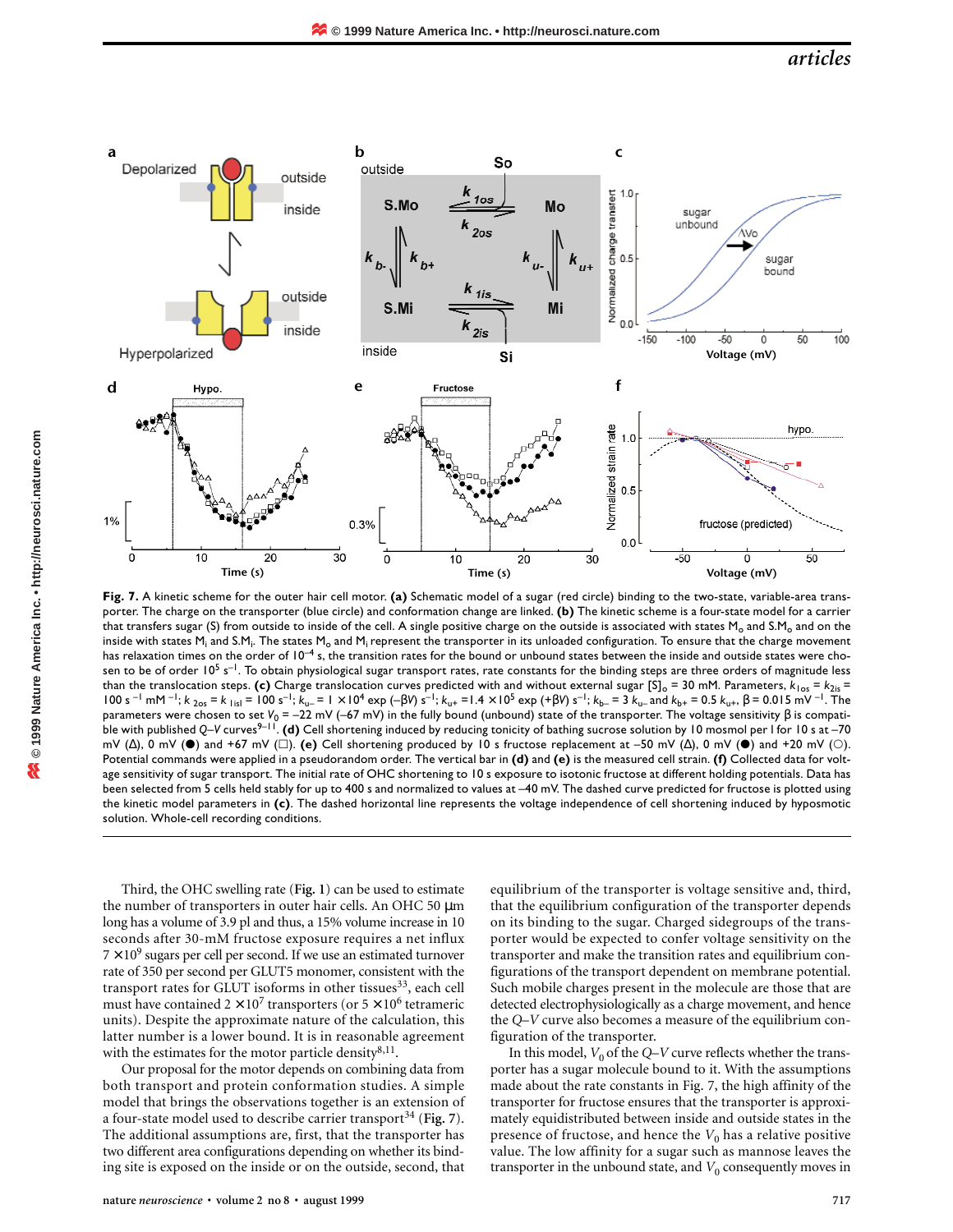the negative direction. We make no distinction between the affinity of the sites on the inside and outside, but an asymmetry in binding may be responsible for the behavior of individual sugars such as galactose. It should be noted that the explicit movement of sugar does not determine the transition of the charge conformers (which we assume in this model to be fast): the sugar affects only the equilibrium configuration of the transporter.

The interaction of sugar with its binding site at the membrane, and not the translocation, remains the rate-limiting step that determines overall sugar flux in this model. The model predicts, therefore, that fructose transport across the membrane should be affected by membrane potential, *V*. Solving the kinetic equations of the model, it can be shown that the initial sugar transport rate (= dSi /d*t*) is proportional to

$$
k_{\rm b-}/(k_{\rm b-}+k_{\rm b+})\cdot k_{\rm u+}^{\phantom i}/\,(k_{\rm u-}+k_{\rm u+})
$$

where the rates  $k_i$  defined in Fig. 7 depend on *V*.

This prediction was tested by exposing voltage-clamped cells to isotonic fructose solutions and using the initial rate of cell shortening as a measure of sugar transport rate. Over a 140-mV range (–70 mV to +70 mV), cell shortening rates and hence volume changes induced by hypo-osmotic solutions were voltage independent (**Fig. 7d**). However, over the range from –60 to +60 mV, length changes induced by glucose–fructose replacement did depend on membrane potential (**Fig. 7e** and **f**). The initial shortening rate at 0 mV was 70% of the rate at –40 mV. In all cells where sufficiently stable recordings were obtained, larger reductions were measured at more depolarized potentials. In addition, the predicted voltage dependence provides a good fit to the measured cell shortening rates (**Fig. 7f**). These data suggest that in other systems a number of hitherto 'neutral' transporters may show fluxes that are potential dependent.

The proposed identification of the OHC motor with a sugartransporting protein related to GLUT5 suggests why the protein has proved difficult to identify. The distinguishing feature of the mammalian OHC may not be the expression of a protein specific to the cochlea but the ability to insert a protein found widely in other tissues into its basolateral membrane at high density. The precise structural basis for the conformational change and force generation by the OHC motor remains to be determined.

## **METHODS**

**Cell preparation**. Adult guinea pigs (200–400 g) were killed by rapid cervical dislocation, and both bullae were removed. All animal care facilities and experiments were regulated under UK Home Office guidelines. The organ of Corti was dissected in standard saline containing 145 mM NaCl, 4 mM KCl, 1 mM  $CaCl<sub>2</sub>$ , 1.5 mM  $MgCl<sub>2</sub>$ , 5 mM HEPES and 28 mM D-glucose, pH 7.35, 325 mosmol per kg. The tissue was then bathed in 0.25 mg per ml trypsin (Sigma) for 10 min before gentle mechanical dissociation. The cells were transferred to a 0.5-ml chamber mounted on the stage of an inverted microscope (IM, Zeiss, Germany). The bath solution was continuously perfused at a rate of 100 µl per min. Cells were used within three hours of dissection. Experiments were done at room temperature (20–25°C).

Recording. Conventional patch-clamp techniques were used<sup>35</sup>. Patch pipets were pulled on a two-stage vertical puller using 1.2-mm outer diameter thin-walled borosilicate glass capillaries (GC120TF, Clark Electromedical Instruments, UK) and had resistances of 2–4 MΩ measured in the bath. No active series resistance compensation was used, but pipets were coated with ski wax (Toko, Switzerland) to minimize stray capacitance<sup>36</sup>. For whole-cell voltage-clamp experiments, pipets were filled with intracellular solution designed to reduce ionic currents containing 114 mM NaCl, 30 mM TEA, 2.5 mM  $MgCl<sub>2</sub>$ , 6 mM EGTA and 10 mM HEPES, pH 7.30, with D-glucose added to 325 mosmol per kg. The removal of macroscopic ionic currents allowed good isolation of the charge displacement currents<sup>14</sup>. For membrane patch experiments, the pipet solution contained 138 mM NaCl, 4 mM KCl, 7 mM BaCl<sub>2</sub>, 1 mM  $CaCl<sub>2</sub>$ , 1.5 mM  $MgCl<sub>2</sub>$  and 5 mM HEPES, with D-glucose added to 300 mosmols per kg. Barium was used to block any residual lateral  $K^+$  channels. Gigaseal recordings were made on the lateral membrane of OHCs.

Transient currents obtained on stepping the potential for 5 ms in 10 mV increments from –120 mV were used to determine the motor charge movement<sup>23,37</sup>. The charge–voltage (Q–V) curve was fitted with a Boltzmann function:

$$
Q(V) = \frac{Q_{\text{max}}}{1 + \exp[-\beta(V - V_o)]}
$$
 (1)

where  $V_0$  is the symmetrical midpoint of the curve. Nonlinear capacitance was measured by AC analysis using a lock-in amplifier technique<sup>38,39</sup> implemented in software<sup>11</sup> or, for patches, with an analog amplifier (SR530, Stanford Research, USA). A 10 mV, 1 kHz sinusoidal command was applied to the cell during a ramped potential, and current amplitude and phase were computed<sup>14</sup>. The nonlinear capacitancevoltage (*C–V*) curve was fitted by

$$
C_{\rm V} = \frac{\rm dQ}{\rm dV} = \frac{\beta Q_{\rm max} \exp[-\beta(V - V_{\rm o})]}{\{1 + \exp[-\beta(V - V_{\rm o})]\}^2}
$$
(2)

Capacitance records were calibrated using a 100 fF dither signal implemented in the patch amplifier circuit.

For experiments involving isotonic replacement of D-glucose, solutions were applied through a perfusion pipet with a tip 2 µm in diameter positioned 30–40  $\mu$ m away. Pressures of 8–12 cm-H<sub>2</sub>O were used to eject solutions. To verify that the whole cell and not only a small area was perfused, control experiments included a fluorescent dye in the pipet solution. When localized superfusion was done, smaller pipets were used (tip diameter under 1  $\mu$ m), which were positioned 10  $\mu$ m away from the cell. It was found that no more than 30% of the cell received solution.

**Imaging**. Cell images were captured at either 1 or 2 Hz by a high-resolution video camera using Axon Imaging Workbench software (Axon Instruments, USA). The captured pixel width was 114 nm. Image processing was enhanced using MATLAB 5.3 (Mathworks, USA). Cell length and width changes were estimated by following the position of the centroid of boundary pixels located at the cuticular plate, the base of the cell and at the lateral surfaces. We estimate that the errors in cell length and width measurements did not exceed 15%.

*In-situ* **hybridization.** Cochlear tissue, fixed in 4% paraformaldehyde, was dehydrated in ethanol and incubated with FITC-labeled riboprobes. Sense and antisense probes were generated by T3 and T7 RNA polymerase using as template a pCR-Script plasmid (Stratagene, USA) containing a mouse GLUT5 insert amplified by RT-PCR using sequence information from EST AA472264, position 16 to 148. Hybridization was done in 4× SSC, 2 mg per ml BSA and 20% dextran sulphate for 16 h at 37°C. Samples were washed with 50% formamide and 2× SSC,  $5 \times 3$  min and then with  $2 \times$  SSC alone,  $5 \times 3$  min. Sections were then mounted on polylysine coated slides in Slowfade (Molecular Probes, USA) and viewed by confocal microscopy.

**Immunohistochemistry**. Immunostaining was done on whole-mount preparations and frozen sections of cochlear tissues fixed in 4% paraformaldehyde. Whole-mount preparations were permeabilized with 0.3% Triton X-100 for 15 min. Samples were pre-blocked in 5% horse serum in PBS before incubation with primary antibody overnight at 4ºC. Anti-GLUT5 and anti-GLUT2 antibodies (Chemicon International Ltd, UK) raised in rabbits were diluted between 1:100 and 1:1000. The samples were incubated in biotinylated goat anti-rabbit secondary antibody (1:150), then in FITC-conjugated streptavidin (1:150). Samples were mounted on slides with a glycerol buffer containing antibleaching agent. For negative controls, either the primary antibody was omitted or samples were exposed to non-immune rabbit serum. Positive controls for GLUT5 were obtained from guinea pig testis and intestine, and for GLUT2 from liver.